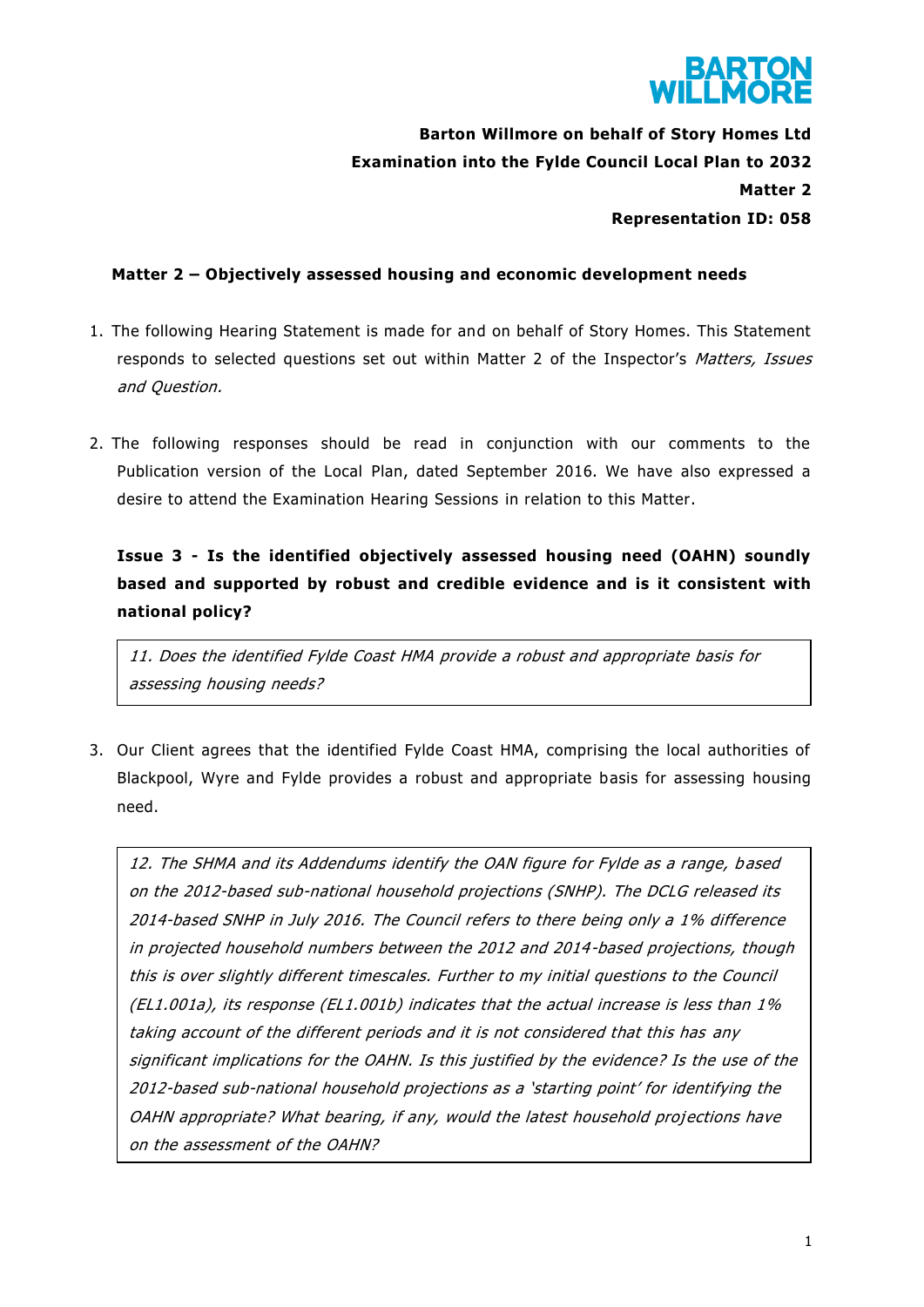

- 4. Planning Practice Guidance (PPG) provides local authorities with guidance on how to assess their housing and employment need.  $PPG<sup>1</sup>$  advises that household projections published by the Department for Communities and Local Government (DCLG) should provide the starting point estimate of overall housing need.
- 5. The government's official population and household projections are generally updated every 2 years to take account of the latest demographic trends. The DCLG released its latest 2014-based SNHP in July 2016, however, the SHMA (2013) and its Addendums (2014 and 2015) identify the OAHN figure based on the 2012- based SNHP.
- 6. Paragraph 12 of the NPPF is clear that it is highly desirable that local planning authorities have an up-to-date plan in place.  $PPG<sup>2</sup>$  also advises, wherever possible, local needs assessments should be informed by the latest available information, however, it states this does not automatically mean that housing assessments are rendered outdated every time new projections are issued.
- 7. The Statement of Compliance with the Duty to Cooperate<sup>3</sup> seeks to make a comparison between the two sets of SNHP's and concludes that as there is only a 1% difference in projected household numbers between the two sets of SNHP no further assessment of the OAHN is required.
- 8. The Inspectors Preliminary Questions<sup>4</sup> asked the Council to provide an assessment of this comparison in a table. Within their response to the Inspectors Preliminary Questions<sup>5</sup> the Council has provided two tables that compares the two sets of SNHP on a five year and yearly basis. This evidence demonstrates that at the end of the plan period (2032), the projected households is the same for both sets of SNHP, projected at 40,000.
- 9. Notwithstanding this, we consider the information within these two tables to be misleading as the Council's response fails to project the SNHP's forward to provide a starting point estimate in relation to OAHN requirement figure, unlike the approach taken within the Council's own evidence base.
- 10. We note Addendum 2 of the SHMA $<sup>6</sup>$  utilises the 2012-based SNHP to project a starting</sup> point estimate of 221 dwelling per annum between 2011-2032. As highlighted in our

**.** 

<sup>1</sup> Paragraph: 015 Reference ID: 2a-015-20140306

<sup>2</sup> Paragraph: 016 Reference ID: 2a-016-20150227

<sup>3</sup> Document Ref: SD0011

<sup>4</sup> Document Ref: EL1.001a

<sup>5</sup> Document Ref: EL1.001b

<sup>6</sup> Document Ref: ED023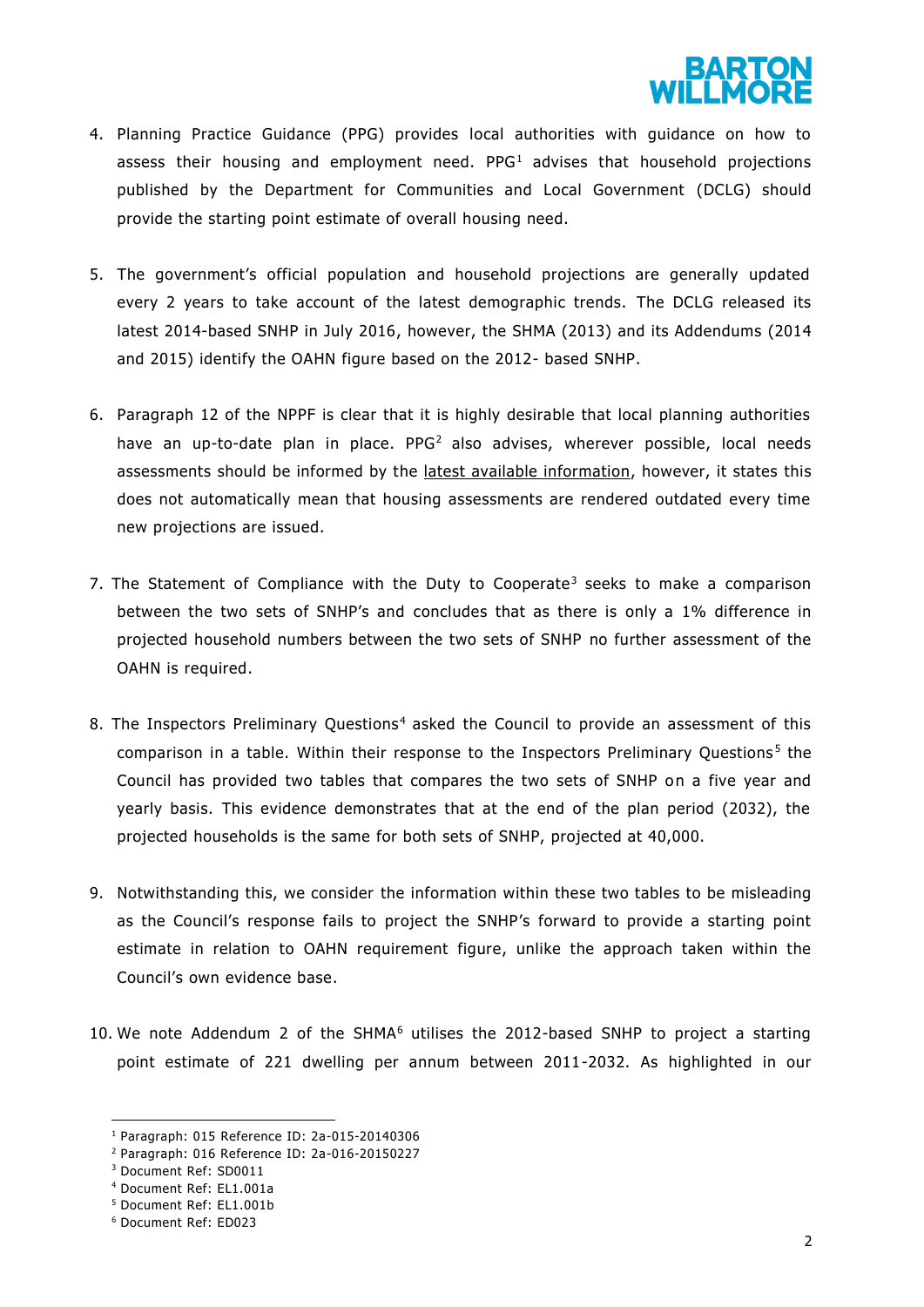

Regulation 20 representation<sup>7</sup>, the 2014-based SNHP would see the baseline OAHN rise from 221 (2012-based) to 256 per annum (2014-based). This is a difference of 35 dwellings per annum. When considering this over the plan period (2011-2032), the net number of dwellings would increase from 4,641 dwellings (2012-based) to 5,376 dwellings (2014-based), a difference of 735 dwellings. It is clear there is a significant change in the baseline OAHN over the plan period and this should be taken into account.

- 11. It should also be noted that the Council's OAHN is not solely derived from the 2012-based SHNP, the Councils must also give due consideration to how the 2014-based SNHP would affect the various demographic and economic scenarios considered within the Council's Addendum 1 (2014) and 2 (2015) SHMA's. This is important given the differences between the two sets of SNHP's when projected forward into the OAHN. This will inevitably result in an increase in the baseline housing requirement and the Council should seek to undertake this additional evidence as a matter of course.
- 12. In summary, we remain concerned that the Council has failed to undertake a thorough assessment into the implications of the 2014-based SNHP in calculating the OAHN. We consider the evidence presented by the Council within their response to the Inspectors Initial Questions<sup>8</sup> is inadequate and misleading. The Council has failed to sufficiently justify with evidence why the 2012-based SNHP are an appropriate starting point for identifying the appropriate OAHN rather than the 2014-based SNHP.
- 13. To ensure the Local Plan is effective and up-to-date, the Council should instead use the 2014-based SNHP in line with quidance contained within the PPG $9$  and provide a third Addendum to their SHMA. This is likely to a significant increase in the starting point estimate, and the proposed OAHN of 370 dwellings per annum is therefore unlikely to meet the housing needs of the Borough.

13. Is the OAHN range of figures identified in the SHMA soundly based?

14. The Fylde Coast SHMA (2013)<sup>10</sup> and subsequent Addendum 1 (2014)<sup>11</sup> (which considers the release of the 2012 SNPP) conclude that the range of assessed housing need in Fylde is between 300 and 420 dwellings per annum over the period 2011 – 2030. Both SHMA's are based on headship rates from the mid-point between the 2011-based SNHP and the 2008 based SNHP, both of which are now significantly out-of-date and fail to reflect the revised

**<sup>.</sup>** <sup>7</sup> Document Ref: SD013c, page 1245

<sup>8</sup> Document Ref: EL1.001b

<sup>9</sup> Paragraph: 016 Reference ID: 2a-016-20150227, PPG

<sup>10</sup> Document Ref: ED021

<sup>11</sup> Document Ref: ED022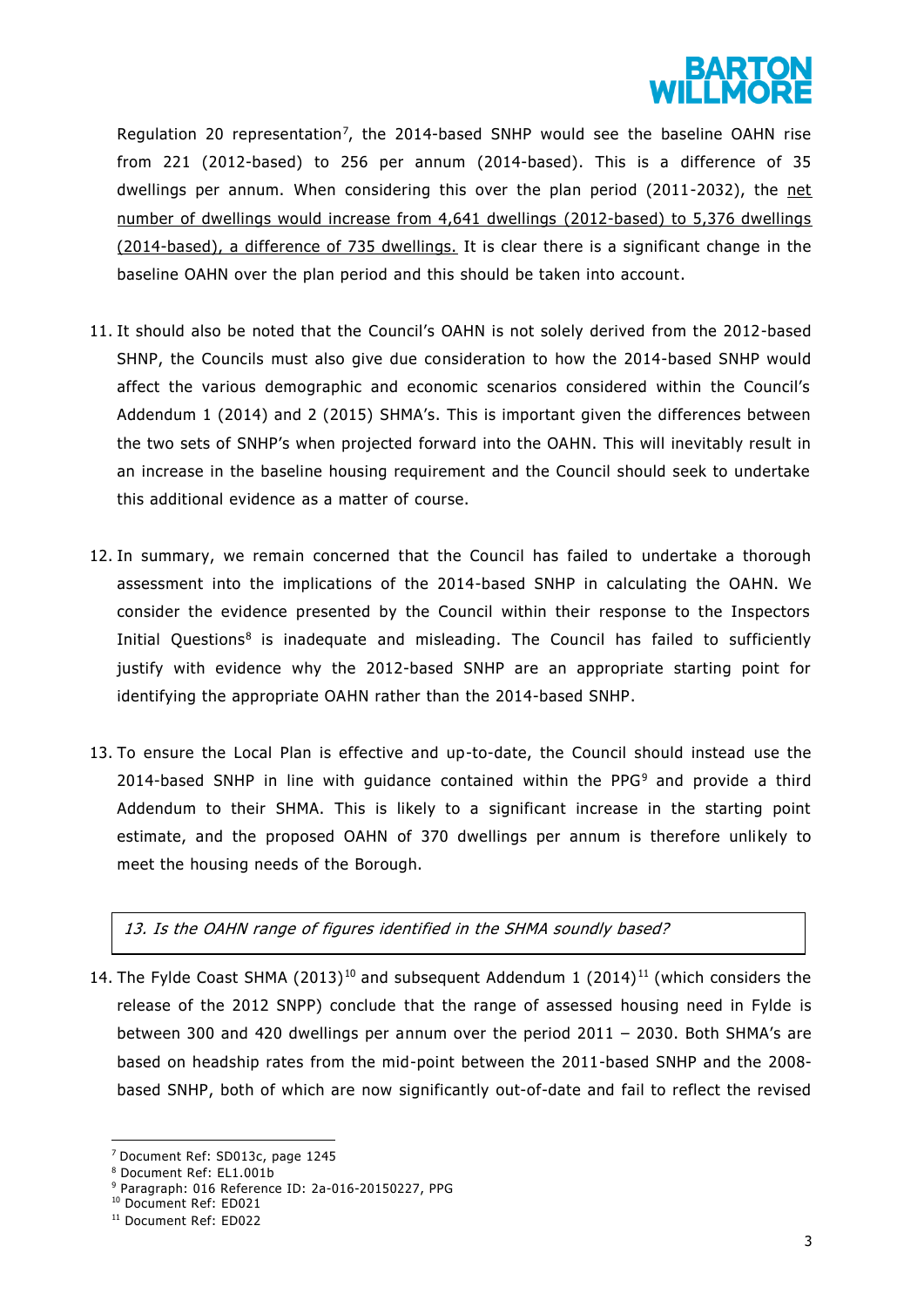

plan period of 2011 – 2032. The range identified within the SHMA (2013) and Addendum 1 (2014) are therefore not soundly based.

- 15. The analysis presented within the Addendum 2 SHMA  $(2015)^{12}$  focuses on an assessment of the 2012 SNHP and the underpinning household formation rates within the dataset. The Addendum 2 SHMA (2015) concludes that based on a demographic assessment of need the appropriate OAHN is 370 dwelling per annum. The economic led scenario (AECOM), based upon the Council's economic aspirations cited within the Council's Vision and Strategic Objective 3, suggests a need for at least 440 dwellings per annum based upon the application of adjusted headship rates.
- 16. We generally support the scenarios identified within the Addendum 2 SHMA (2015) as they align with guidance contained within the PPG<sup>13</sup> in how housing development needs should be assessed. Notwithstanding this, each of the scenarios needs to be updated to take account of the 2014 –based SNHP, therefore, until such time this evidence is made available we do not consider that range of figures presented within the SHMA to be soundly based.

14. Does the assessment of OAHN take sufficient account of market signals as well as other market indicators in relation to the balance between the demand for and supply of housing?

- 17. PP $G<sup>14</sup>$  advises local authorities to consider an uplift on the demographic-led needs if there are worsening trends in any of the relevant market signals such as land prices, house prices, rent affordability, rate of development and overcrowding.
- 18. PP $G<sup>15</sup>$  also states that plan-making should not attempt to estimate the precise impact of an increase, rather they should increase planning supply by an amount that on reasonable assumptions and consistent with the principles of sustainable development, could be expected to improve affordability over the plan period.
- 19. As concluded within the Addendum 2 SHMA (2015), $16$  based on the analysis of relevant market indicators there is an argument to apply a modest upward adjustment to the household projections to take account of the follow market signals:

**.** 

<sup>12</sup> Document Ref: ED023

<sup>13</sup> Paragraph: 017 Reference ID: 2a-017-20140306 and Paragraph: 018 Reference ID: 2a-018-20140306, PPG

<sup>14</sup> Paragraph: 019 Reference ID: 2a-019-20140306 and Paragraph: 020 Reference ID: 2a-020-20140306, PPG

<sup>15</sup> Paragraph: 020 Reference ID 2a-020-20140306, PPG

 $16$  Document Ref: ED023, paragraphs 4.57 - 4.59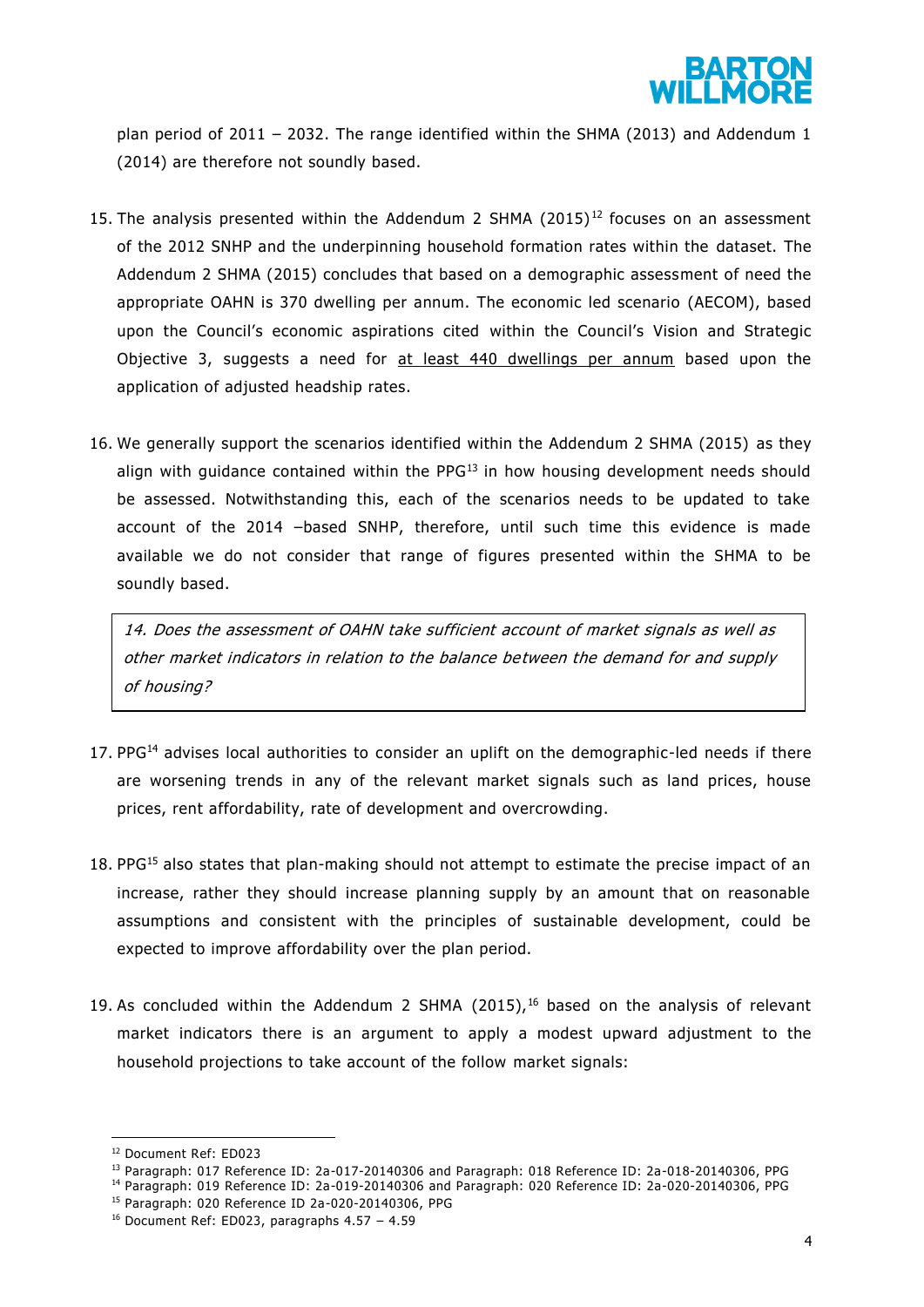

- A worsening of affordability ratios in the context of neighbouring areas;
- Sustained evidence of a need for affordable housing within the Borough; and
- A cumulative under-provision against the former RS planned level of provision.
- 20. The SHMA states that an uplift to the OAHN could help to address affordability issues, and can ensure that a relatively constrained position in terms of the backlog against planned supply is not projected forward. We address each of these signals below.

#### **Affordability**

- 21. It is clear from Strategic Objective 1 that there is a need to improve access to affordable homes across the Borough. Figure  $6$  of the Housing Requirement Paper<sup>17</sup> suggests affordability ratios have begun to improve from 2013-2015, therefore, as affordability ratios appear to be relatively stable and dropped back below 6, the Paper states that it is reasonable to conclude that they are not signalling a particular imbalance betwe en the demand for and supply for housing.
- 22. PPG<sup>18</sup> is clear that longer term trends should be used when comparing indicators and assessing the extent of an upward adjustment. Figure 5 of the Housing Requirement Paper clearly shows a long term trend in worsening affordability in Fylde in the context of neighbouring authorities. As outlined above, indicators showing worsening affordability indicate a constrained market in Fylde. The response required of local planning authorities by national policy is clear – the need to apply an uplift to housing requirements. The OAHN for Fylde should therefore be increased from the established starting point.

#### **Unmet Housing Need**

23. Addendum 2 of the SHMA  $(2015)^{19}$  also states there is an argument to apply an uplift to the housing requirement to reflect the long term under provision of housing against RSS planned level of provision. Although completions have begun to increase in recent years, longer term trends of net completion show there has been a significant shortfall of 764 dwellings from 2003 to 2011 against the revoked Regional Spatial Strategy (RSS) target of 306 dwellings per annum. Taking the RS figure as a the planned supply figure forward to the base date of the modelling undertaken by Edge Analytics  $(2012/13)$ , would suggest that a backlog of 1,073 dwellings has been generated against the former RSS target.

<sup>1</sup> <sup>17</sup> Document Ref: ED017, paragraph 118

<sup>18</sup> Paragraph: 020 ID Ref: 21-020-20140306

<sup>19</sup> Document Ref: ED023, paragraph 4.58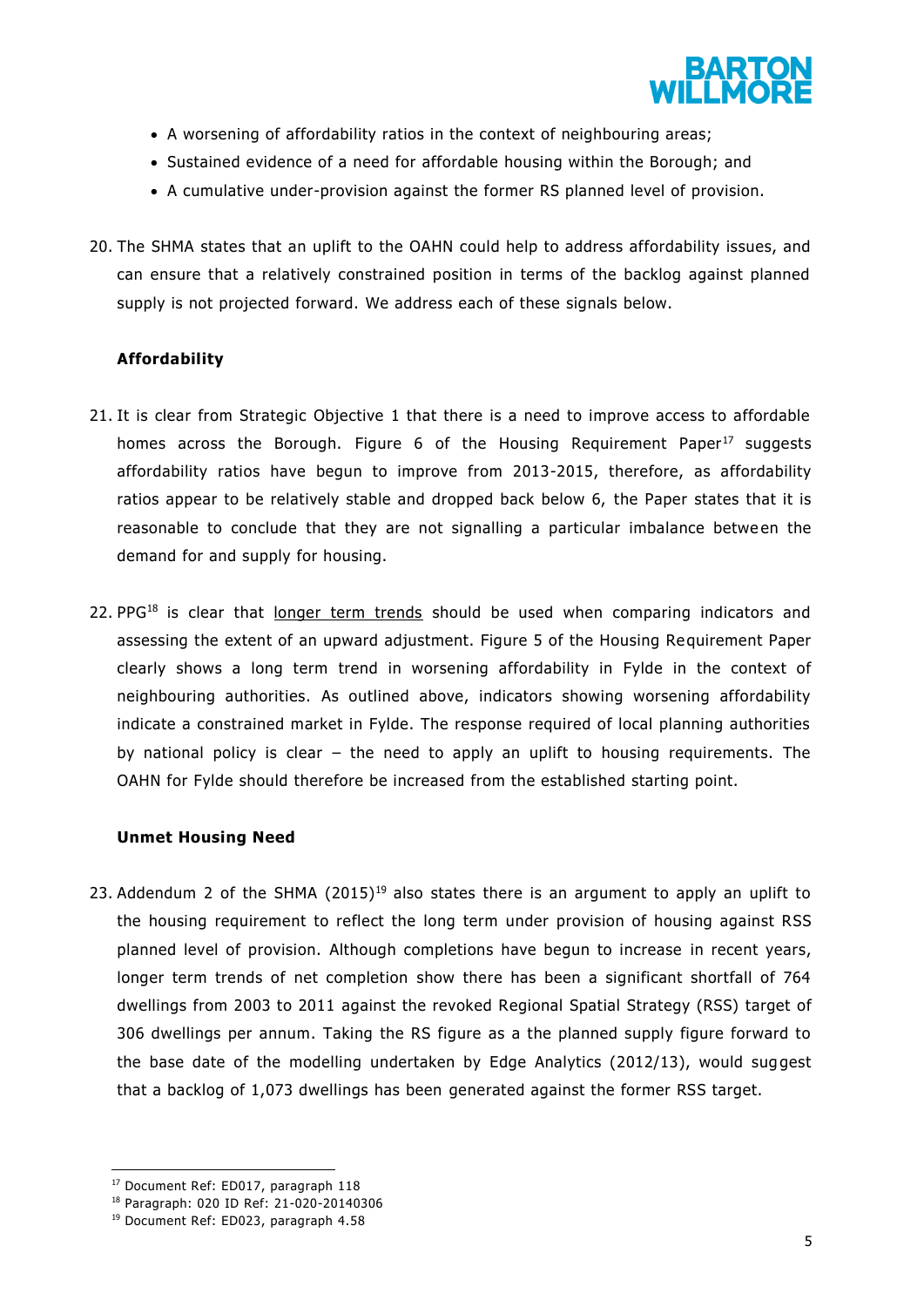

24. We accept that the backlog against RSS targets should not simply be added onto the projection of housing need, however, as the rate of development has consistently fa llen below the planned target, there is a case that a more substantial uplift should be made to the household projections rather than the 'relatively modest' uplift set out within the Council's evidence, particularly when considering the affordability issues outlined above.

#### **Summary**

- 25. The Council conclude at paragraph 149 of the Housing Requirement Paper<sup>20</sup> that any uplift to the housing requirement associated with recent trends for market signals should be relatively modest. The Council has considered the market signals and considers the proposed housing requirement figure of 370 dwellings per annum provides an uplift of 50% above the 2012-based SNHP, and this is partly to reflect the market signals.
- 26. Whilst the proposed OAHN provides an uplift to the 2012-based SNHP, there is a case that a more substantial uplift should be applied to the household projections when considering the affordability issues in the Borough, coupled with the fact the Council has consistently failed to meet their housing needs. A further uplift to the housing requirement would support the Council's economic growth aspirations.

15. Has the assessment of OAHN taken account of other factors including vacancy rates? and second homes?

27. In all the scenarios presented within Addendum 2 SHMA  $(2015)^{21}$ , as with those presented in Addendum 1 of the SHMA (2014)<sup>22</sup>, a dwelling vacancy rate of 6.6% (derived from the 2011 Census) is applied. This is based on the ratio between households (occupied, second homes and vacant) and dwellings (shared and unshared). We agree with this approach.

16. In relation to affordable housing:

a. Is the SHMA's methodology for assessing affordable housing needs robust and in line with Government quidance?

28. The latest government guidance in relation to affordable housing assessments is set out within the PPG<sup>23</sup>.

 $\overline{a}$ 

<sup>20</sup> Document Ref: ED017

<sup>21</sup> Document Ref: ED023

<sup>22</sup> Document Ref: ED022

<sup>&</sup>lt;sup>23</sup> Paragraph: 024 Reference ID: 2a-024-20140306 to Paragraph: 029 Reference ID: 2a-029-20140306, PPG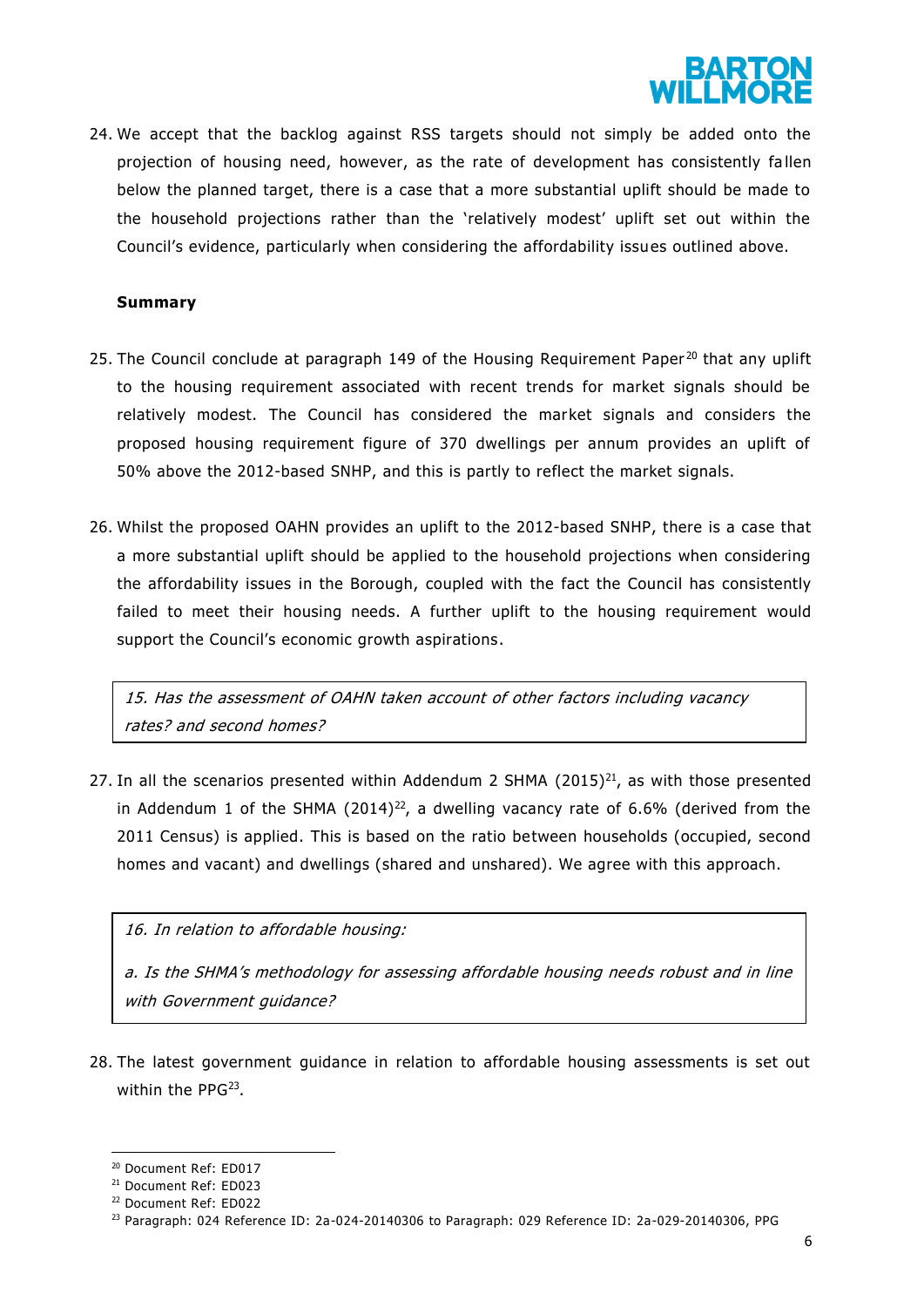

29. Although the SHMA  $(2013)^{24}$  utilises DCLG SHMA Guidance to calculate the Borough's affordable housing needs, this guidance is largely consistent with guidance contained within PPG. Notwithstanding this, this assessment, combined with the affordable housing needs assessment undertaken within the Addendum 1 SHMA (2014) (see footnote 22), accords with the methodology contained within the PPG. We therefore agree that the SHMA's methodology for assessing affordable housing needs is robust.

b. The Plan recognises that the full amount of affordable housing needed per annum is not deliverable. Has the Council considered the option of a higher housing requirement to assist in delivering more affordable dwellings?

- 30. Addendum 1 of the SHMA  $(2014)^{25}$  identifies a need for 247 affordable homes to be delivered each year in the period from  $2011 - 2032$ , 5,187 dwellings over the plan period.
- 31. The Council acknowledge at paragraph 143 of the Housing Requirement Paper<sup>26</sup> that the need for affordable housing in the Borough is significant. The Council concludes at paragraph 158 of the Housing Requirement Paper (footnote 26) that the proposed housing requirement figure of 370 dwellings per annum could provide 111 affordable units per annum (2,331 dwellings over the plan period), based on the emerging requirement of 30% affordable housing. Whilst this provides some scope to meet affordable housing needs, it would leave an unmet affordable housing need of 2,856 dwellings over the plan period.
- 32. Paragraph 47 of the NPPF is clear that local authorities should:

"use their evidence base to ensure that their Local Plan meets the full, objectively assessed needs for market and affordable housing in the housing market area, as far as is consistent with the policies set out in this Framework…" [our emphasis]

33. Furthermore, the PPG<sup>27</sup> states:

"The more significant the affordability constraints (as reflected in rising prices and rents, and worsening affordability ratio) and the stronger other indicators of high demand (e.g the differential between land prices), the larger the improvement in affordability needed and, therefore, the larger the additional supply response should be."

 $\overline{a}$ 

<sup>24</sup> Document Ref: ED021

<sup>25</sup> Document Ref: ED022

<sup>26</sup> Document Ref: ED017

<sup>27</sup> Paragraph: 020 Reference ID: 2a-020-20140306, PPG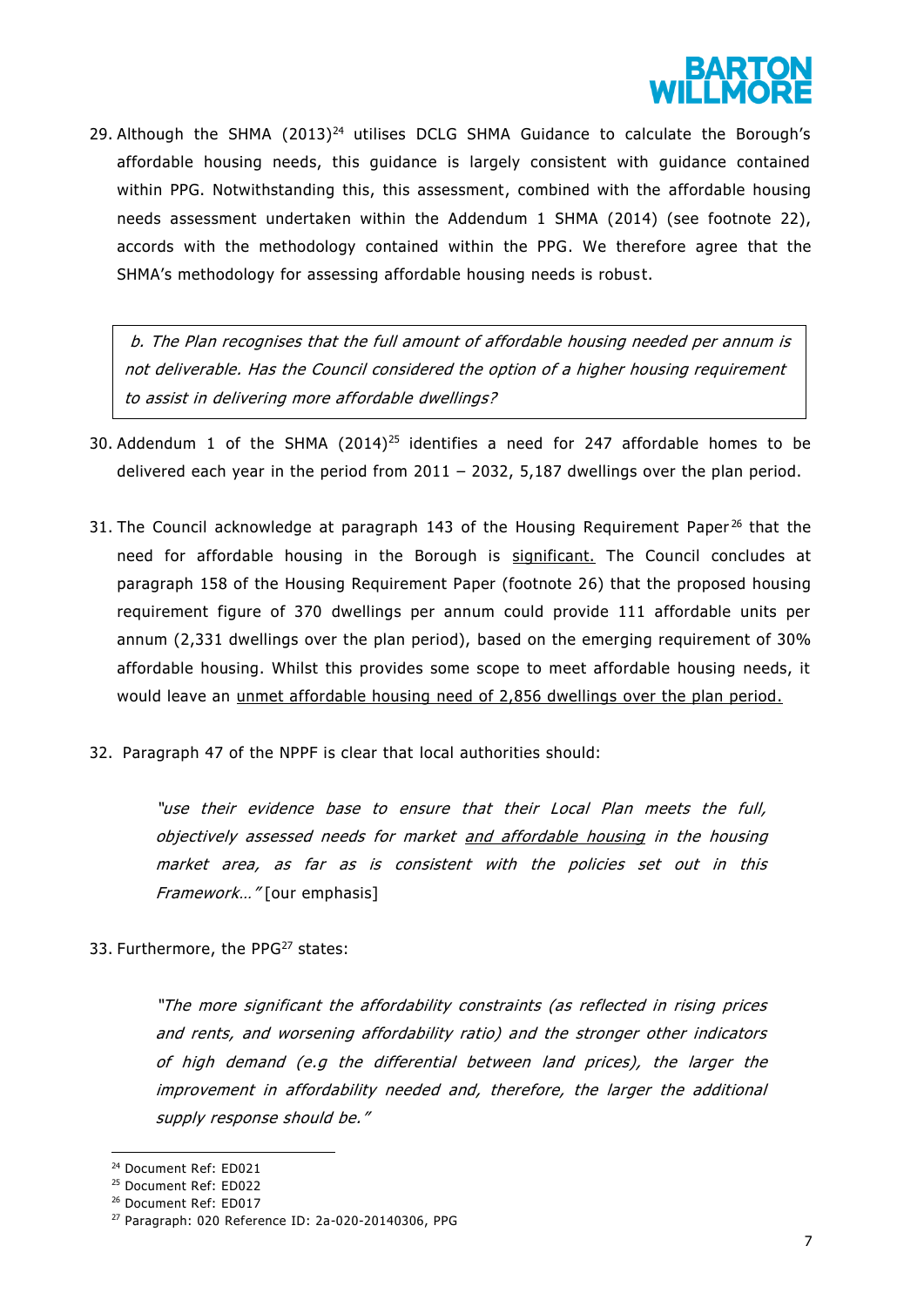

34. Further to our concerns raised in response to Question 14, we recognise the methodology utilised in the SHMA is somewhat different to that used to calculate OAHN, however, we consider affordable housing is a fundamental part of the OAHN for the Borough, and given the significant shortfall there is a case for the OAHN to be made higher. Such an increase would also be consistent with the 2014-based SNHP and the need to meet the economic growth aspirations of the Borough.

17. Have the needs of particular groups (e.g. the elderly) and types of housing (e.g. private rented, self-build) been satisfactorily assessed?

- 35. PPG<sup>28</sup> is clear that the need to provide housing for older people is critical given the projected increase in the number of households aged 65 accounts for over half of new households.
- 36. The SHMA states that the number of people over 65 in Fylde is predicted to increase from 21,460 in 2011 to 30,311 in 2030, an increase of 8,851 or 41.2%. The Assessment predicts that the increase in the number of those 65 and over in 2030 will exceed the predicted increase in number of overall population. Furthermore, over one -third of the increase in population will be due to an increase in numbers of people 85 and over.
- 37. We note the accommodation required for older people will be based on individuals preference, however, the Council has chosen to introduce a requirement in Policy H2 that requires at least 20% of homes within residential developments of 20 or more homes of new dwellings to be design specifically to accommodate the elderly, including compliance with optional technical M4(3A) wheelchair adapted dwellings, unless this would render the scheme unviable.
- 38. Whilst this requirement will go some way to meeting the housing needs of the elderly, not every housing development will include this provision, and therefore given the number of over 65 will exceed the predicted increase in number of overall population it will be insufficient to meet the needs of the elderly in full. Whilst we accept the problem is unlikely to be resolved through the delivery of open market housing, there is justification to uplift the OAHN to increase the supply of housing and help meet this need.
- 39. Policy H2 also supports the developments to provide 100% specialist accommodation for the elderly, including residential car homes, however, the Council fail to assess the exact extent of the need for this type of accommodation is and specifically how this need will be

 $\overline{a}$ 

<sup>28</sup> Paragraph: 021 Reference ID: 2a-021-20160401, PPG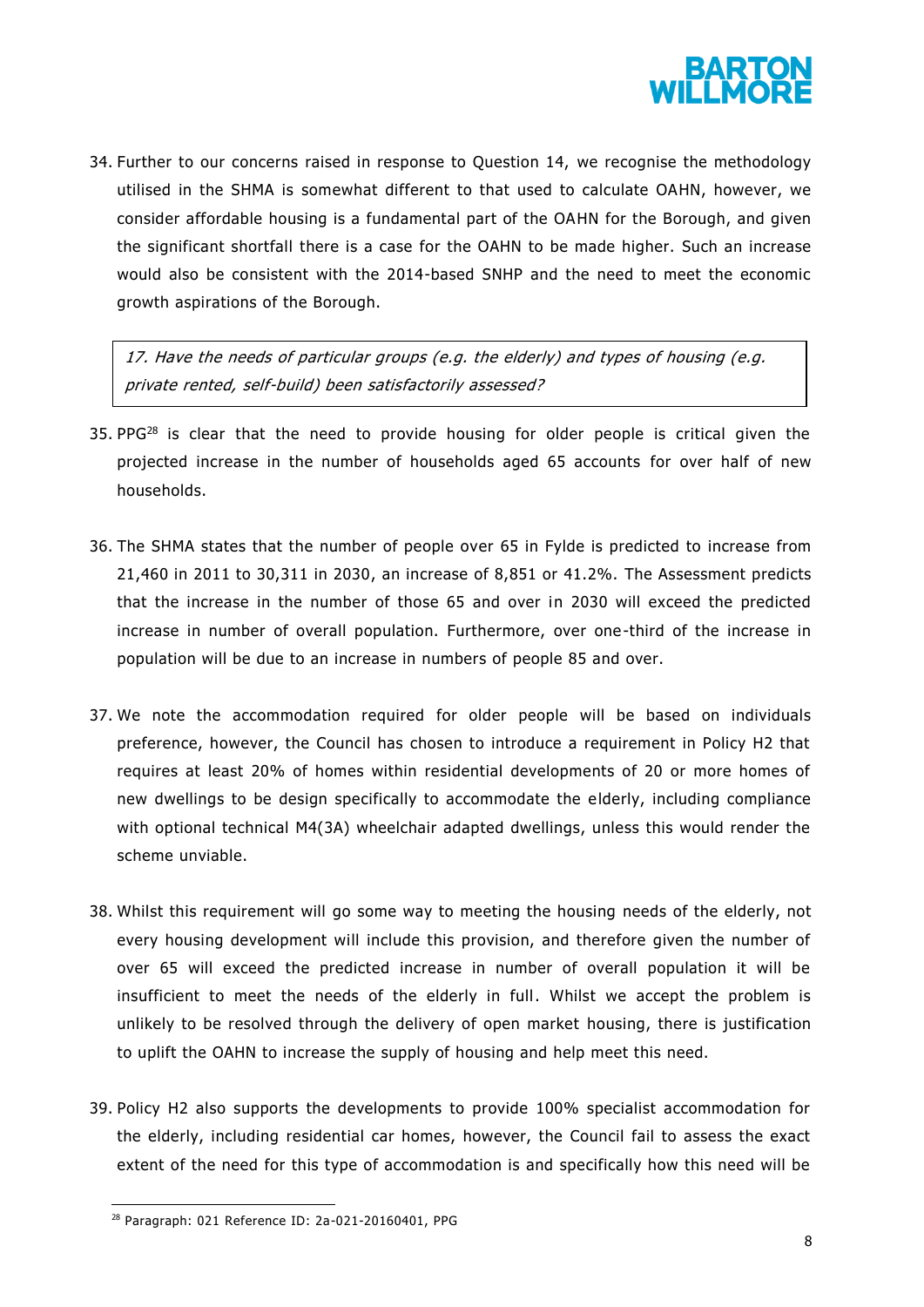

addressed. This is important given over one-third of the increase in number of people will be aged over 85 by 2030 and likely to require specialist accommodation.

18. Have employment trends been appropriately taken into account? Is the OAHN aligned with forecasts for jobs growth? (Also see Issue 4)

- 40. As set out within our Regulation 20 representations<sup>29</sup>, our Client does not consider the employment trends set out within Addendum 2 of the  $SHMA^{30}$  have been appropriately taken into account when calculating the Borough's OAHN. We contest that the proposed housing requirement of 370 dwellings per annum does not align with any of the forecasts for jobs growth set out within Addendums 1 and 2 of the SHMA.
- 41. It is a Core Principle of the NPPF, and further underlined by paragraph 21 and 158 of the NPPF, that housing and economic strategies should be integrated, taking into account relevant market and economic signals. (own emphasis)
- 42. Addendums 1 & 2 of the SHMA $31$  provide three separate employment led scenarios over the period 2011 to 2030 (figure 5.10 of Addendum 1) and 2011 to 2032 (figure 4.16 of Addendum 2), the latter represents the most up to date analysis taking account of the full plan period and the 2012-based SNHP and is therefore the most relevant. Notwithstanding this, as noted in our response to Question 12, each of these scenarios should be updated to take account of the 2014-based SNHP. The various scenarios are replicated in Table 1 below.

Table 1: Annual net housing requirement for Fylde under employment led scenarios (2011-2032)

| <b>Experian</b> | <b>Oxford</b> | <b>Aecom</b> |
|-----------------|---------------|--------------|
|                 | 450           | 443          |

Source: Appendix 1, Addendum 2 of the SHMA

- 43. The figures in Table 1 illustrate that the proposed housing requirement of 370 dwellings per annum would only fulfil the Experian projections. This forecasts a fall in employment and would therefore fail to meet the economic growth aspirations of the Borough.
- 44. The AECOM scenario was developed to represent a 'policy-on' approach in accordance with Council's aspirations set out within the Employment Land Review<sup>32</sup>. We recognise this

 $\overline{a}$ <sup>29</sup> Document Ref: SD013c, page 1246

<sup>30</sup> Document Ref: E023

<sup>&</sup>lt;sup>31</sup> Document Ref: ED022 and ED023

<sup>32</sup> Document Ref: ED041a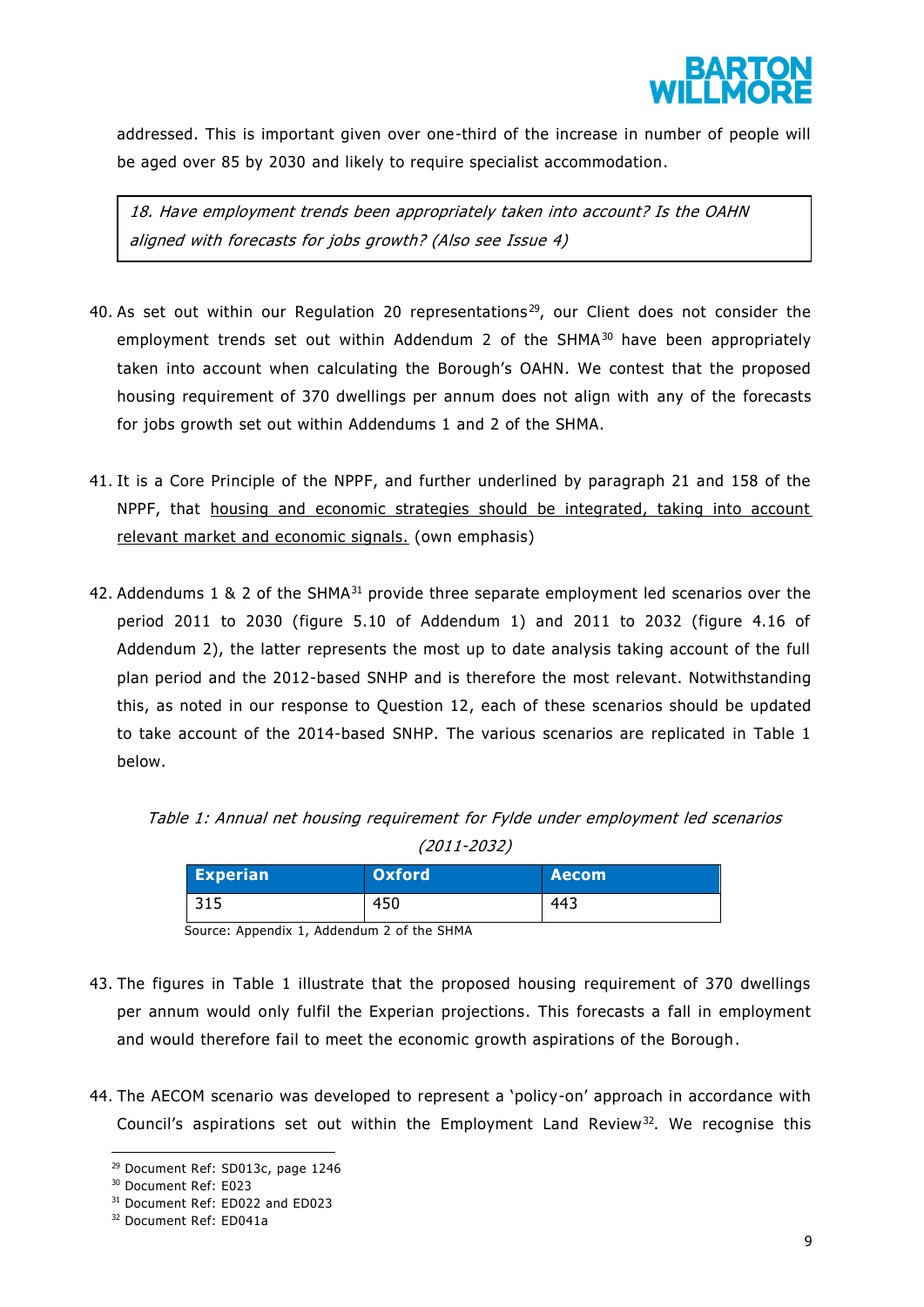

approach takes account of planned employment in the Borough, however, it is considered that this scenario would provide alignment between the Council's housing and employment strategies in accordance with paragraph 158 of the NPPF and would require a net minimum of 440 dwellings annum. However, the scenario should be re-modelled to take into account the 2014-based SNHP.

- 45. The reasons why the Council has chosen not to choose an economic growth led scenario are set out within paragraph 157 of the Housing Requirement Paper<sup>33</sup> and reiterated within their response to Question 5 of the Inspector's Preliminary Questions<sup>34</sup>.
- 46. The Council contests that an economic-led scenario is unrealistic, as the current commuting ratio is 50% implying that for every 10 new jobs created in Fylde, only 5 employees will choose to live in Fylde. As set out within our Regulation 20 representations $35$ , the strategy for Fylde should be based upon sustainable development rather than increased commuter patterns. The Council should aspire to attract and retain key workers providing a wider choice of high quality homes which in turn will help further boost the local expenditure in Fylde's economy not send this elsewhere.
- 47. At present the Council's proposed housing requirement of 370 dwellings per annum fails to align with the Council's Vision and Strategic Objectives set out within Chapter 4 of the Publication Draft Local Plan. We therefore suggest that an economic led growth requirement of **440 to 450 dwellings per annum** represents the correct OAHN for Fylde based upon the need to deliver sustainable economic and housing development growth. An uplift will also help improve the trend in worsening market signals including afforda bility and lack of supply and provide further assistance in delivering much needed homes for the increasing older population.

19. In relation to gypsies, travellers and travelling showpeople, and further to the Council's additional evidence provided (EL1.002) following my initial questions (EL1.001a), what is the objectively assessed housing need up to 2032? Is this new identified need soundly based, consistent with national policy and supported by robust and credible evidence? What implications does this have in relation to the housing requirement for gypsies, travellers and travelling showpeople as set out in Policy H5?

48. We do not wish to comment on this question.

1

<sup>33</sup> Document Ref: ED017

<sup>34</sup> Document Ref: EL1.001b

<sup>&</sup>lt;sup>35</sup> Document Ref: SD013c, page 1247